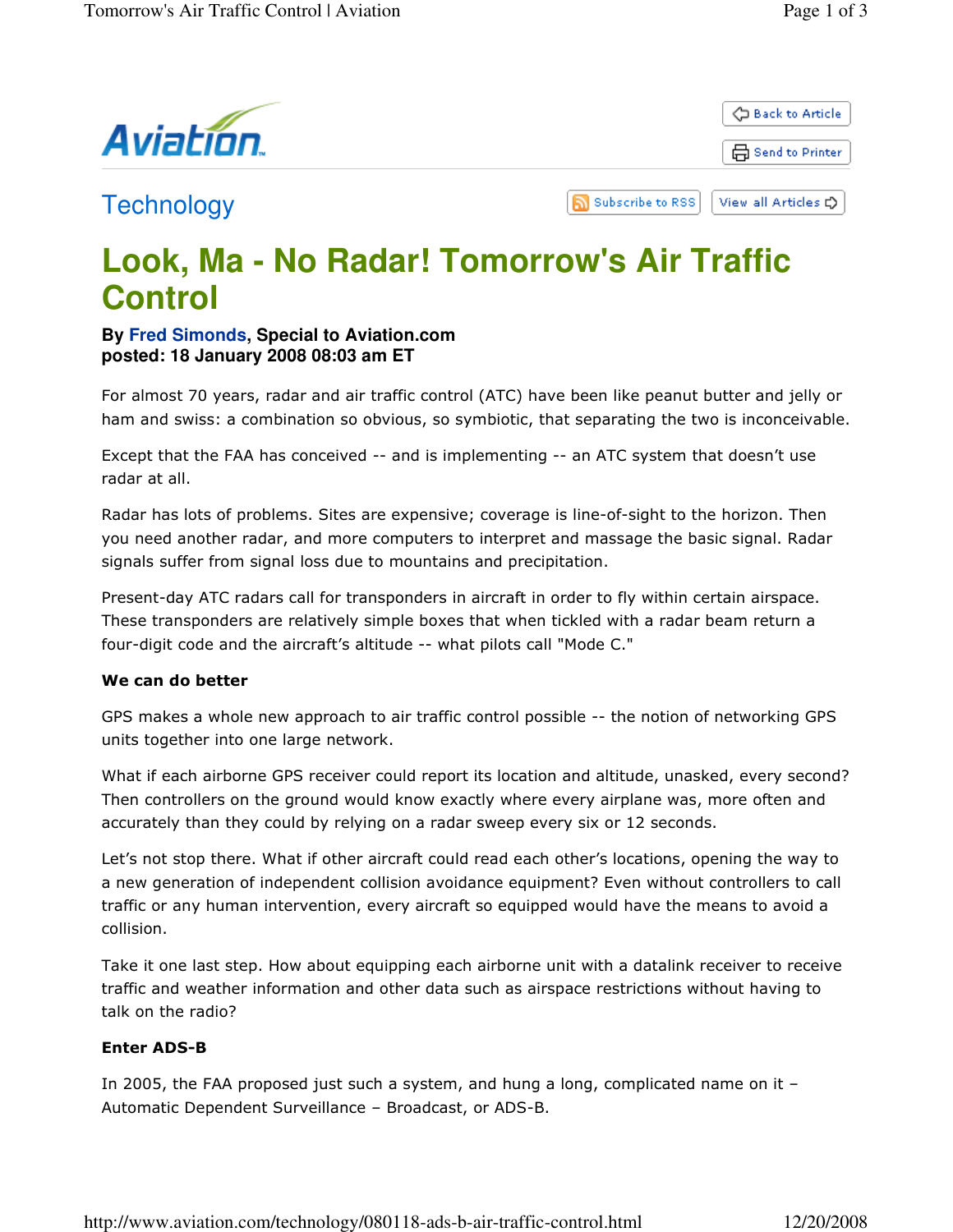#### The name begins to makes sense if you parse it out:

- Automatic -- There's no need for pilots to do anything to use ADS-B. There's less need to speak with controllers, no need for controllers to assign transponder "squawk" codes.
- **Dependent** -- As in dependent on an accurate, Wide Area Augmentation System-capable GPS, or a flight management system such as an inertial navigation system, to calculate position and speed.
- **Surveillance** -- In the world of aviation electronics there are three functional categories: communications, navigation and surveillance. Like radar, ADS-B is classified as a surveillance tool.
- **Broadcast** -- Airborne ADS-B devices, called Universal Access Transceivers (UATs), not only receive information but broadcast their own data to other aircraft within about 150 miles and to ATC. This data includes registration number ("N number" in the U.S.), airspeed, altitude, direction, projected track, and attitude. UATs would replace transponders but are pricey: At present a UAT costs \$8,000, plus another \$3,000 for a multi-function display. The price is expected to fall with advancing technology and broad implementation.

ADS-B has been tested successfully in one of the world's harshest aviation environments -- Alaska. The seven-year Capstone program proved that ADS-B could track both weather and traffic when bundled with a GPS receiver and a moving map.

The ADS-B system offers radar-quality aircraft separation services, possible decreases in travel time and better air traffic and aircraft fleet management. All could save airlines and travelers time and money, and reduce pollution, too.

In parts of the world lacking ATC service, such as remote parts of China, Australia, South America and Africa, ADS-B is the solution.

It also makes a better emergency locator than radar. With ADS-B, each aircraft's position will be recorded every second. This feature has already saved a life in Alaska's Capstone test.

## Can ADS-B co-exist with radar?

In the long term, no. The cost to maintain both would be astronomical and redundant. The cost to maintain the aging radar network is about \$150 million a year, and it would cost about \$2.5 billion to upgrade to ADS-B capabilities.

By contrast, the entire ADS-B system, including ground-based transceivers at about \$200,000 each, is being built for about \$1.8 billon, and will cost about \$30 million a year to operate and maintain.

For this we will get coverage from high altitude right down to the ground, and ADS-B can be used for on-airport surveillance as well.

As for when ADS-B will be introduced throughout the United States, implementation has already begun. It is now available along the east coast from Florida to New Jersey. In August 2007 FAA awarded ITT Corporation a \$1.8 billion contract to build and maintain the ADS-B infrastructure nationally. Uniquely, ITT will own and operate the system, and will be paid to supply ADS-B data to the FAA. The full system will be online by 2020.

## Too many eggs in the GPS basket?

ADS-B is subject to a single point of failure: the GPS system itself. Such a failure could deprive pilots of all electronic navigation and cripple air traffic control if no alternative is available. Operating on one frequency, GPS is vulnerable to accidental or intentional interference.

Today, aircraft operated under instrument flight rules using GPS must still have an alternative